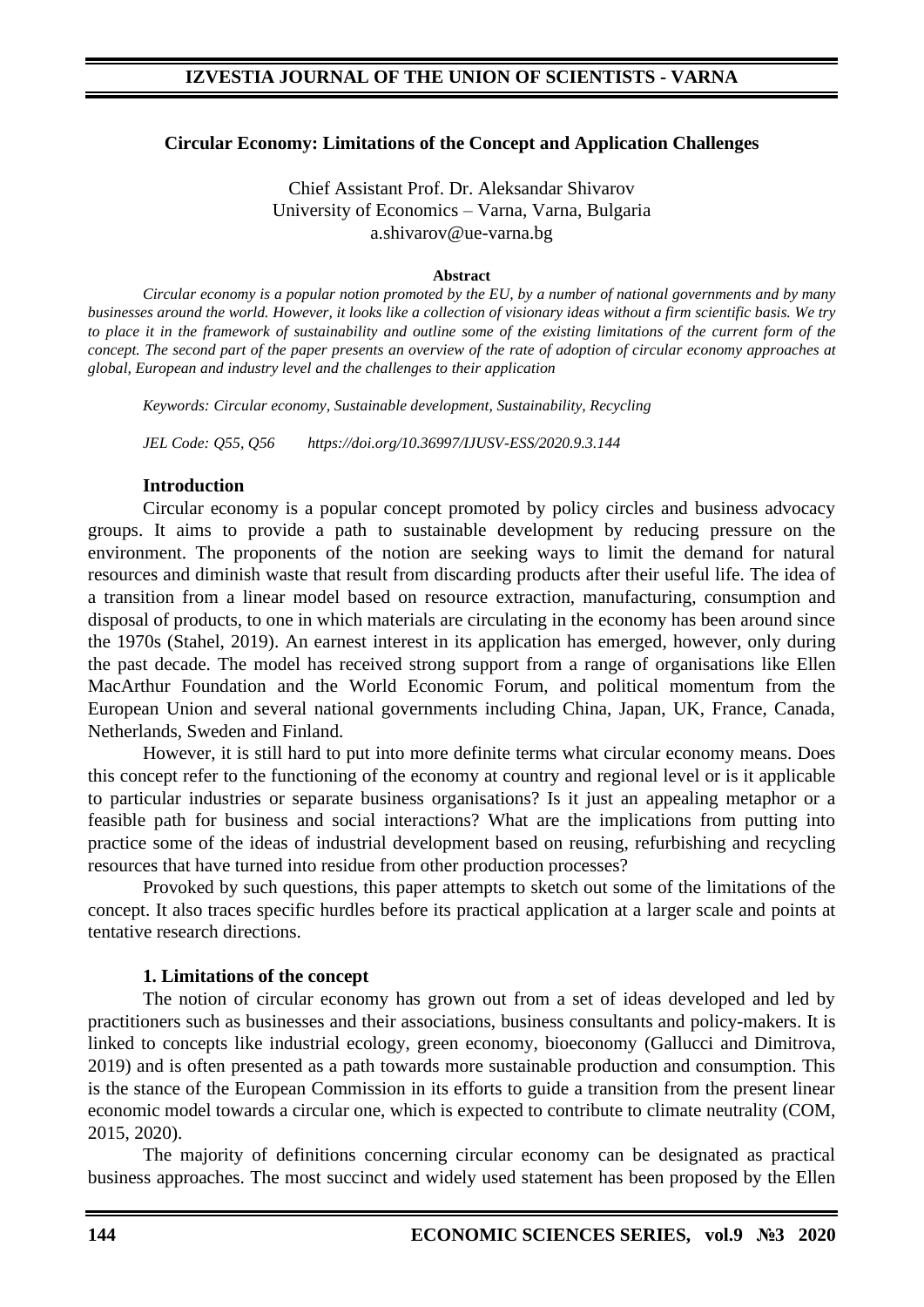# **ИЗВЕСТИЯ НА СЪЮЗА НА УЧЕНИТЕ – ВАРНА**

MacArthur Foundation and it describes the circular economy as "an industrial economy that is restorative or regenerative by intention and design" (EMF, 2013, p. 14). Another interpretation of the emerging concept views circular economy as an umbrella term covering all activities that reduce, reuse, and recycle materials in production, distribution and consumption processes (Blomsma and Brennan, 2017).

Obviously, both types of definitions present only large descriptions that include a host of practices, but do not point at possible theoretical underpinnings of the concept. This leaves a void in the claim for a paradigm shift in the organisation and functioning of the economy.

An apt approach categorises circular economy as an essentially contested concept (Korhone*n et a*l., 2018). The term "essentially contested concept" has been introduced by Gallie (1956) for ideas that contain internal complexities, call for the involvement of many different schools of thought, actors and interest groups. They can be perceived as clusters formed by groups of subordinated and interrelated concepts. The criteria for an essentially contested concept include: 1) potential value of the concept; 2) internal complexity; 3) various describability; 4) openness; 5) original exemplar; 6) aggressive and defensive use; 7) progressive competition.

Korhonen et al. (2018) view circular economy as a cluster concept that possesses the above attributes. Circular economy is seen as having potential value as a concept since all sectors of society are interested in it. There are many arguments for and against the concept underlying its internal complexity. The diversity of descriptions of what constitutes circularity in the field of economy and business is evident even in the few cited definitions. The concept is obviously open to revision, change and modification, and is still continuously reinterpreted from different positions and at different application scales. The "original exemplar" or the predecessor to which all users of the concept tend to refer as an authority are the works on entropy and the economic process (Georgescu-Roegen, 1971), as well as different schools of thought like ecological economics, industrial ecology, cradle to cradle design, restorative economy, biomimicry, eco-efficiency, resilience science, cleaner production etc. The emphasis in all of them is on the importance of material flows and the regenerative use of resources even if seen through the prism of different concepts and methodologies. The last property – progressive competition – is confirmed by the various actors, organisations and sectors that redefine the idea of circular economy for their own needs and interests and demonstrate new fields of application.

All the same, there is no consensual economic or social theory underlying circular economy. This state of affairs forms several contested areas that exhibit the challenges or limitations for future development of the concept (Korhonen, Honkasalo and Seppälä, 2018; Calisto Friant, Vermeulen and Salomone, 2020)

First, there are physical limits to recycling and recovery. The relationship of society to the environment is conditioned by the second law of thermodynamics, known also as the entropy law. It states that no conversion from one form of energy to another is completely efficient and the consumption of energy is an irreversible process. Some energy is always lost during conversion, and the rest, once used, is no longer available. Recovery and recycling of materials that have been dispersed through pollution, waste and end-of-life product disposal require energy and resources, which increase in a nonlinear way as the percentage of recycled material rises due to increasing entropy. Thus, recovery can never be 100% and the level of recycling varies between materials, depending on their physical properties (EASAC, 2015). So, like all material and energy using processes, reuse, refurbishment, remanufacturing and recycling will ultimately lead to unsustainable levels of resource depletion, pollution and waste generation, if the expansion of the economy on a physical scale is left unchecked.

Second, circular economy proponents view the concept as intrinsically sustainable, but it may not produce sustainable outcomes under various conditions. While circular economy and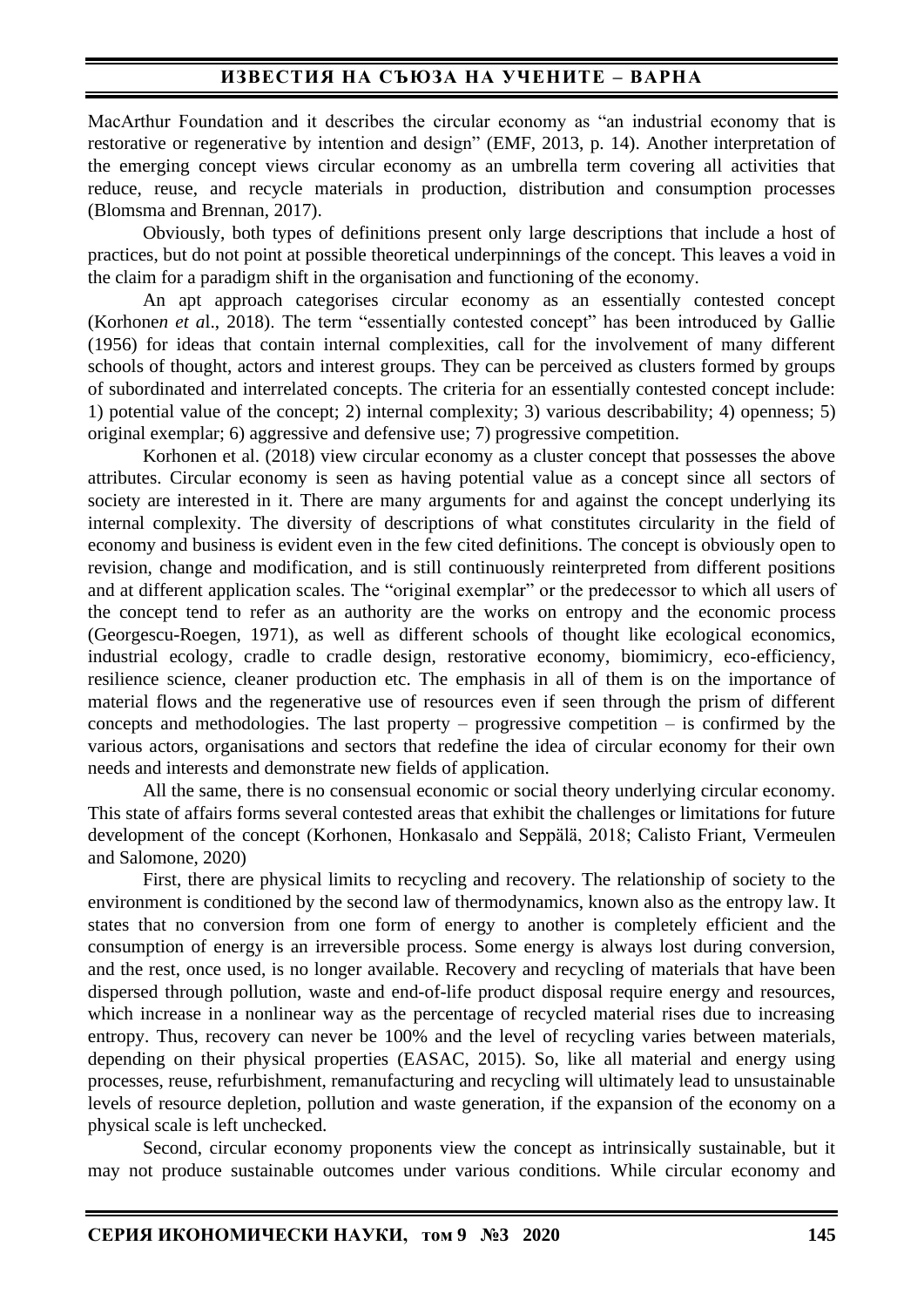sustainable development share many similarities, there are also tensions between them at conceptual level (Geissdoerfe*r et a*l., 2017). For instance, while sustainable development includes explicitly environmental goals, such as maintaining biological diversity, as well social equity and intergenerational fairness, these concerns remain outside the core model of circularity of material flows (Buchmann-Duck and Beazley, 2020). Since physical flows of materials and energy cross organisational and geographical boundaries, we often face problem displacement and problem shifting from one location to another, especially in the recycling industry. Obviously, the environmental and social gains in one national or regional economy that have resulted through global supply chains and product life cycles into environmental degradation in another part of the planet cannot be considered sustainable.

The temporal dimension of designing and launching durable products – seen as a desirable feature because of the longer preservation of the function and economic value of products in economic circulation – may produce unexpected negative impacts (Korhonen, Honkasalo and Seppälä, 2018). This has been the case of once desirable material as asbestos for various durable products and long-term applications before its health impacts became widely recognised.

Third, patterns of technological development pose two opposing challenges to circularity. One challenge is overcoming path dependencies and lock-ins in order to realise the shift from a linear to a circular economic model. First movers potentially enjoy advantages as economies of scale and learning effects. Once they are established, it may be very hard to outdo their proven model due to prohibitive switching costs for consumers and business. Since circular economy models have to compete with conventional linear ones that are already in a dominant position, we may expect many difficulties to break through in the market, even when circular solutions are superior compared to prevailing technologies.

Another challenge is the disruptive nature of technological innovation. Assuming that circular models promoting prolonged use of products and materials become established in a sector, at the same point in time they will inevitably block the way to more efficient approaches. Once they are removed by the forces of Schumpeterian creative destruction, it is quite likely that capital engaged in the initial circular model will diminish in value and the goods produced with it will turn into waste. We cannot realistically expect that successive circular models within the same industry will be able to absorb the remaining material flows of previous technological and business solutions that have become obsolete.

It is more likely that we witness the parallel existence of competing linear and circular models that try to satisfy the same needs (Kim, Baek and Lee, 2018). In the same fashion we may see competing circular solutions within the same market and most likely the firms behind them will not take into account the cumulative material footprint left by their own and their rival's efforts to gain a larger market share.

Fourth, intra-organisational (firm) and inter-organisational (industry) objectives and strategies lead to conflicting interests and sometimes will result in contradictory outcomes. Such is the example of a single company implementing a new management system under ISO 14001 Environmental Management Standard or following the British standard BS 8001 Circular Economy or the French AFNOR XP X30-901 Circular Economy Project Management System. The aim of these management systems is the reduction of generated waste material flows at company level. But if these waste flows are viewed in the context of a larger business network, and a group of companies is striving to establish circularity in its relationships, the common inter-organisational goal may be to maximise these flows, which represent a valuable input for a partner in the business network. The overall outcome for the network as a whole may be more sustainable, but it would be very difficult for the individual company to convince its stakeholders, customers and authorities that its strategy of "waste maximization" is beneficial for the environment and sustainability (Korhonen,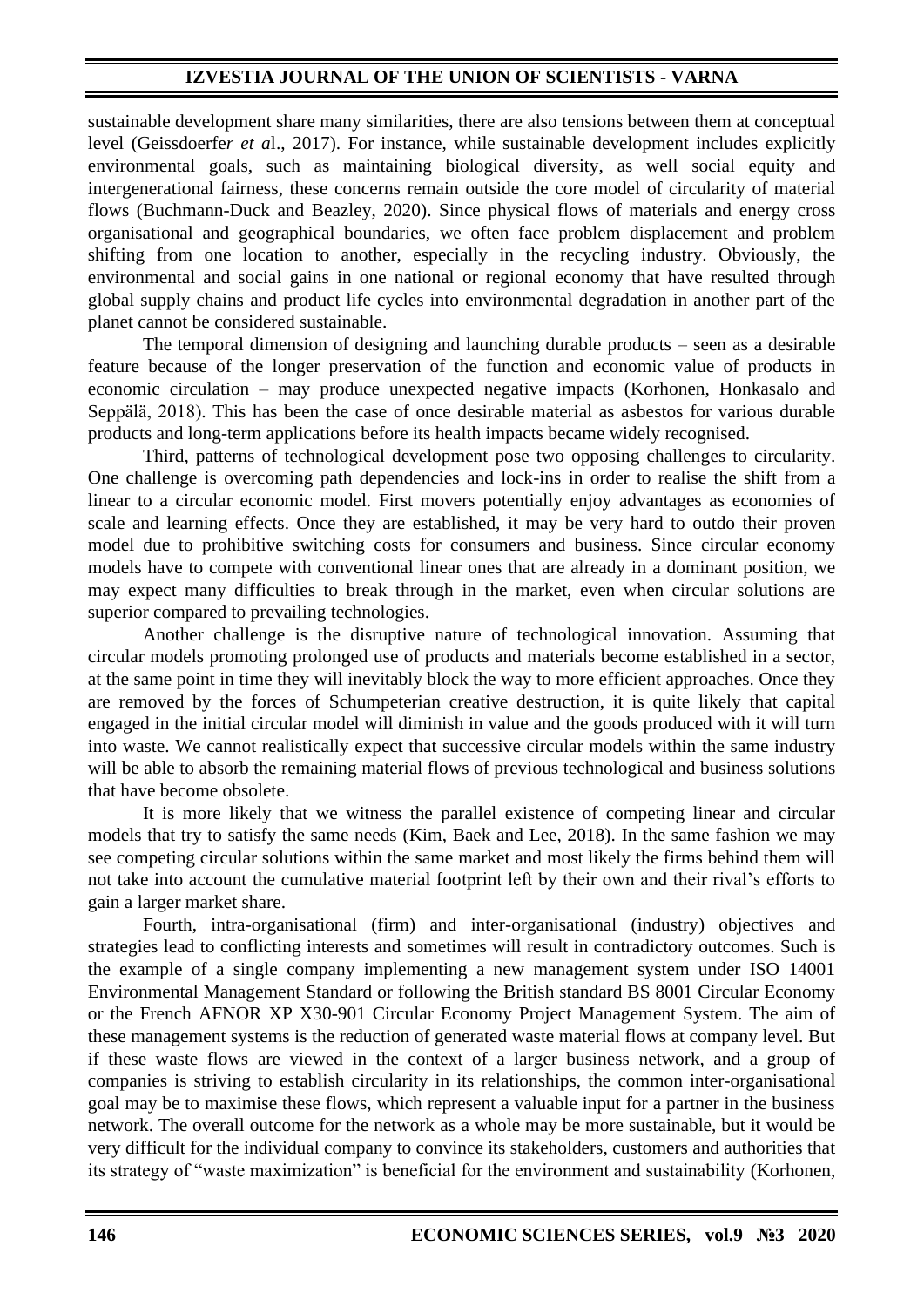Honkasalo and Seppälä, 2018).

Scaling up the circular model from company and industry level to the national or EU economy level will have substantial implications. There are until now practically no attempts at modelling the effects of transition from a linear to a circular economic system on the product and labour markets, income distribution or international trade (EASAC, 2015).

Fifth, the social and cultural dimensions of circular economy remain overlooked in the existing literature on the topic. A Scopus search reveals that less than 17 per cent of the articles on circular economy are from social science and humanities. Side-lining social considerations, circular economy proponents and researchers take a technological path to sustainability, often seen as exceedingly optimistic about the speed of technological transitions and the capacity of societies to integrate disruptive innovations (Calisto Friant, Vermeulen and Salomone, 2020).

The definition of material flows as either valuable resources or waste is also open to debate. This definition is always changing and dynamic as it depends on history, culture and social perceptions evolving over time. Thus, the treatment of material flows by policy, governance and company management is a social and cultural construct that is developing and may vary from country to country. Categorising certain material and energy flows will always remain a challenging task; yet without moving from a conceptual model to quantitative indicators it would not be possible to take measure of the current state of affairs or the tentative progress towards a set target.

The concept of circular economy is currently promoted by the European Union, several national governments and various business organisations around the world. The concept has been shaped mainly by practitioners, the business community and policy makers. It has an appeal both to the public and to the business community and has started a number of sustainability-oriented projects. What it still lacks is a clear theoretical background, and as any new model it faces a number of limitations.

## **2. Application challenges**

Circular economy approaches are viewed as contributing to UN Sustainable Development Goals, chiefly to SDG12 Responsible consumption and production. Supporters of the transition to the new paradigm claim that it is able to produce measurable results not only in the field of industrial production, but also in tackling climate change (EMF, 2019). While there are convincing cases for successful embedding of circular processes at company level or within business networks, there is a long road ahead for large-scale implementation of the concept at the extent of a national or regional economy.

The starting point would be to overcome the unsustainable exploitation of natural resources. The available data however point to the fact that the world's reliance on the flow of mined and harvested materials has continued to accelerate during this century. A measure of the reliance is the material footprint, which denotes the amount of primary materials required to meet basic needs for food, clothing, water, shelter, infrastructure and other aspects of life. Simultaneously, it is an indicator of the pressure exerted on the environment to support economic growth and to satisfy the material needs of humans. The global material footprint has grown from 73.2 billion tonnes in 2010 to 85.9 billion tonnes in 2017, a 17.4 per cent increase (Figure 1). It is increasing at a faster rate than population growth and economic output. The footprint has expanded for all types of materials, but especially non-metallic minerals account for almost half of the global footprint, pointing to growth in the areas of infrastructure and construction. In 2015, the material footprint per capita in high-income countries was over ten times larger than in low-income economies. Improvements in resource efficiency in some countries are offset by surges in material intensity in others. At the same time, growth in the accumulation of reusable but unwanted goods like electronic waste outpaces the rate of recycling. According to UN (2020) a reduction in the pressure and impact that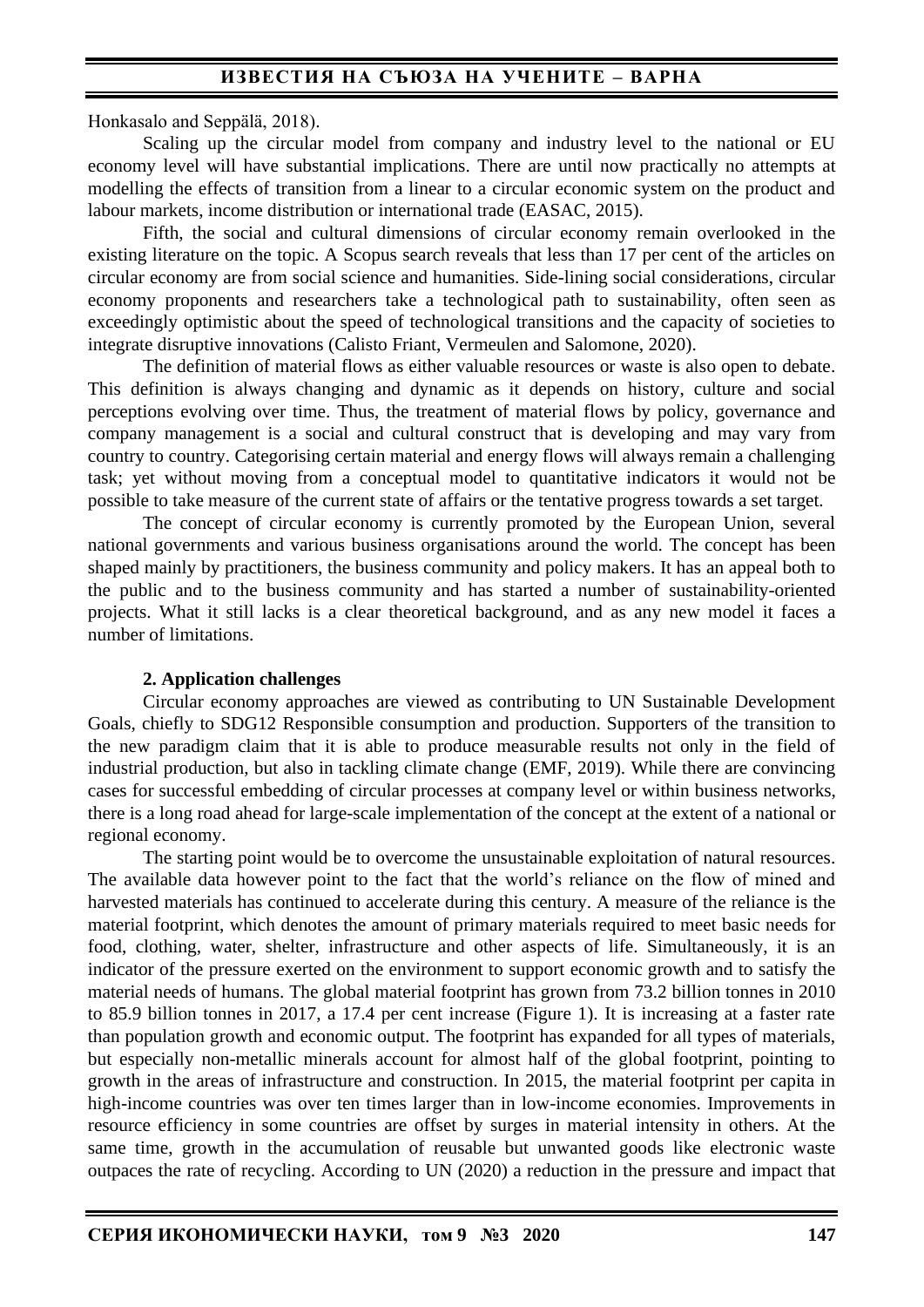the world economy exerts on the environment could be achieved through a decrease on the reliance on raw materials and an increase in recycling and circular economy approaches.



Source: UN (2020)

A more sophisticated approach to monitoring the progress towards a circular economy offers Eurostat (2018). The circular material use (CMU) rate measures the share of material recovered and fed back into the economy – thus saving extraction of primary raw materials – in overall material use. The indicator includes flows of materials, fossil fuels and energy products. The circular material use, also known as circularity rate, is defined as the ratio of the circular use of materials to the overall material use. A higher circularity rate value indicates that more secondary materials substitute for primary raw materials, thus reducing the environmental impacts of extracting primary material.

The available data covers the period 2004–2019 and points at an increase of one and a half times from 8.4 to 12.4 per cent of circular material use rate (Figure 2). The average annual growth rate of recycled materials as a share of overall materials use has been 2.7 per cent for the period. Clearly it is still early to speak of an advanced transition towards circular economic processes at EU level as the start has been from a modest position. Nevertheless, there is a steady progress in the direction of circularity. The EU-wide data masks substantial differences among types of materials and countries. The highest CMU rate for 2019 is estimated for metal ores at 27.4 per cent, followed by 15.8 per cent for non-metallic minerals, 9 per cent for biomass, and as we might expect the lowest rate of 2.8 per cent for fossil energy. The highest circularity rates are reported by the Netherlands and Belgium (28.5 and 24 per cent respectively) in 2019. At the other end of the scale are Romania and Ireland with 1.5 and 1.6 per cent. The big disparities among the countries are an expression of the structural differences in national economies. Generally, economies with low domestic material consumption (Italy, Spain, United Kingdom) and high recovery capacities (Netherlands, Estonia or Belgium) end up with CMU rate above average.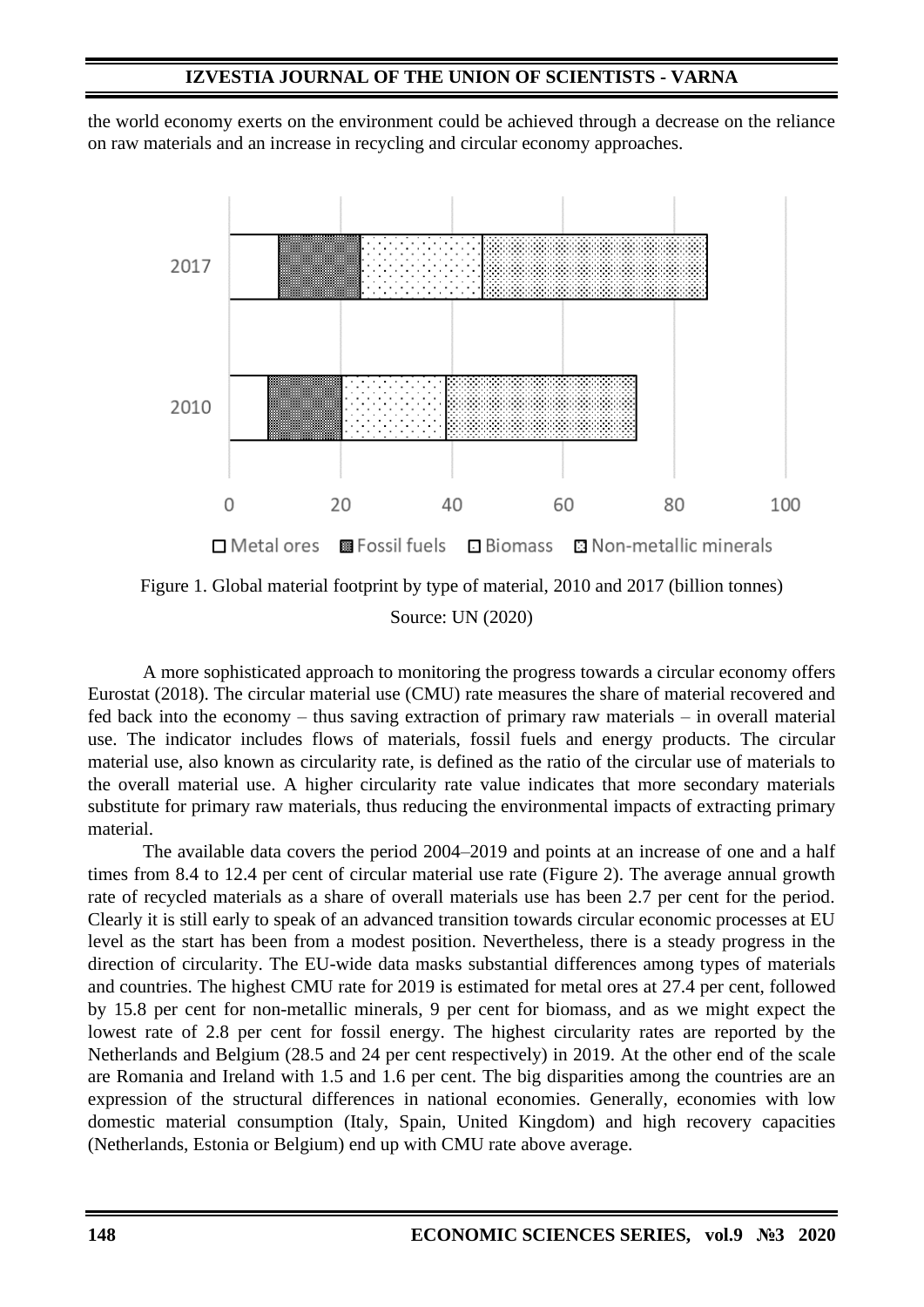

Source: Eurostat (2020)

An example about the role of markets on the success of the circular economy provide the developments in the trade with secondary materials in the EU. In contrast to the established markets for recyclables like steel and aluminium scrap, observation of markets for waste from materials originally used for consumer packaging such as glass, paper and paperboard and plastic is less developed (Eurostat, 2020).

The traded volume for waste plastic (Figure 3) grew continuously from 2004 to 2016, with an interruption in 2013. The peak volume recorded in 2016 was an average of 447 000 tonnes per month. The traded volume has subsided in subsequent years, falling to 375 000 tonnes per month in 2018 and 2019. Policy changes introduced by exporting countries as well as by the receiving countries can lead to significant shifts in the flows of material destined for recycling. This was the case when China filed a notification with the World Trade Organisation that it was banning the trade of four classes and 24 kinds of solid waste by the end of 2017, including all plastic scrap, unsorted waste paper, certain metal recycling residues, textiles and unsorted waste or scrap. In January 2017, China received 143 000 tonnes and Hong Kong 64 000 tonnes of plastic material for recycling from the EU. A year later in January 2018, China received only 7 000 tonnes and Hong Kong 12 000 tonnes. The decline in plastic waste volumes received from the EU were -95 per cent for China and -81 per cent for Hong Kong between these two reference months. As a result, EU exports have almost halved and the remaining export flows have shifted significantly towards Thailand, Malaysia, Vietnam, India, Indonesia, Turkey and other Asian countries.

The price of plastic waste depends on two major factors: first, the supply and demand of plastic waste material; and second, on the crude oil price, which strongly influences the price of the primary material. The correlation of the prices of plastic waste and primary forms is well visible on Figure 3. The indicator shows an increase in the price of plastic waste between 2004 and 2007 to levels of around 360 euro per tonne. By 2013, the price had recovered to exceed the price level of 2007 with around 375 euro per tonne. Since then, the price fell to 304 euro per tonne on average in 2016 and has increased in the next two years, reaching 324 euro per tonne in 2018. A new fall to 316 euro per tonne was observed in 2019. In January 2020 the price stood at 308 euro per tonne.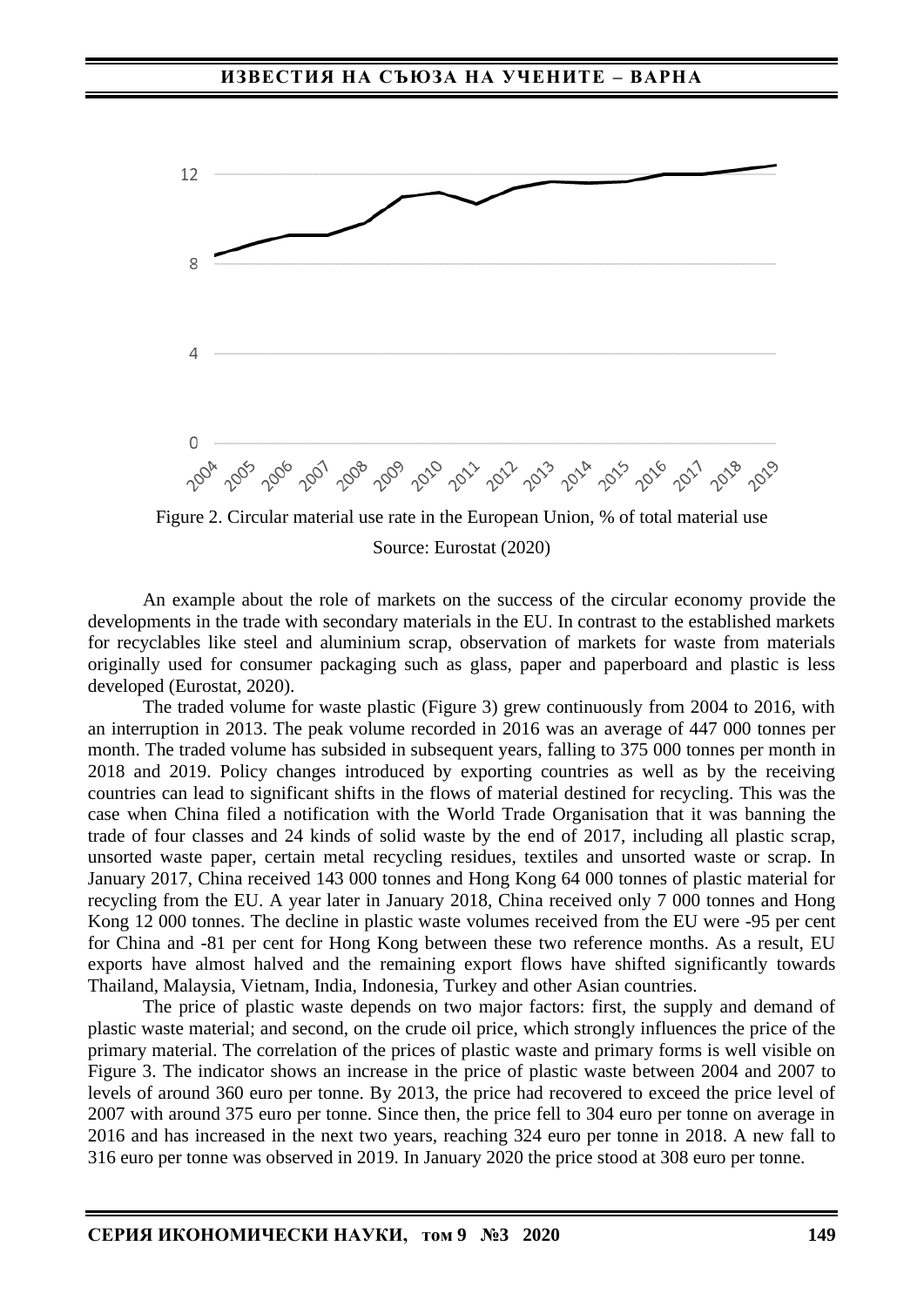

Figure 3. Price indicators and trade volume for plastic waste and plastic primary forms, EU-27, 2004 – 2019.

Source: Eurostat COMEXT

The price indicators for paper waste and primary resources for production of paper and cardboard such as wood pulp show synchronous development. A divergence in this trend starts in 2018, when the price of wood pulp continues an earlier upsurge while the prices of paper waste become depressed (Fig. 4). This is to a large extent a consequence from the Chinese import ban on mixed paper and other recyclable materials.



Figure 4. Price indicators for paper waste and wood pulp, EU-27, 2004 – 2019. Source: Eurostat COMEXT

Events like the Chinese import ban have demonstrated the vulnerability of markets for secondary materials to external shocks. This has led to calls for developing domestic markets and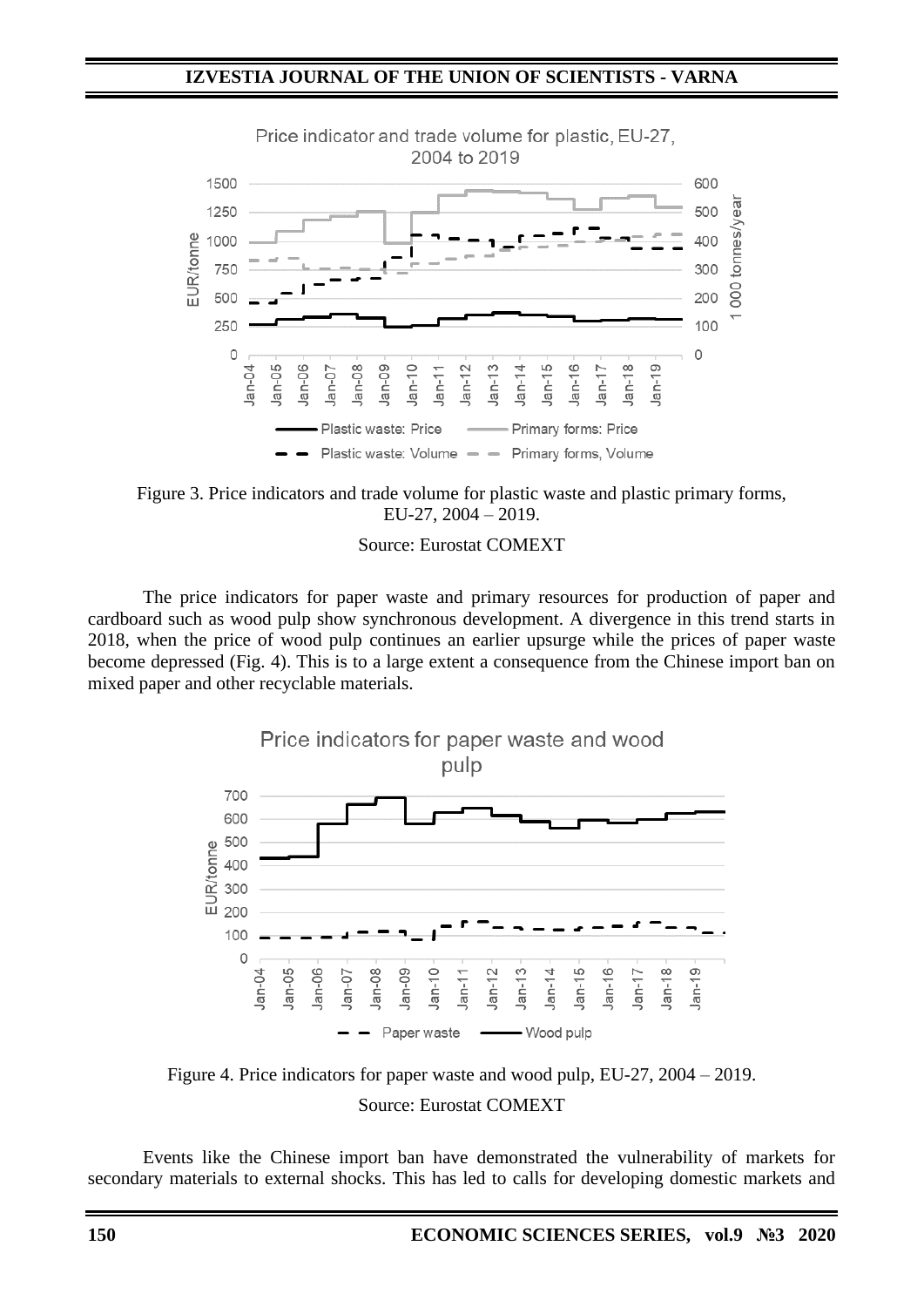## **ИЗВЕСТИЯ НА СЪЮЗА НА УЧЕНИТЕ – ВАРНА**

recycling capacity within the EU, if the Union wants to move steadily towards circularity (EASAC, 2020).

A gradual movement towards circular economy occurs currently predominantly at organisational level or within industrial clusters. Cases in the energy sector, tourism, food industry outline the steps for implementing circular processes, as well as the barriers that have to be surmounted (Gallucci and Dimitrova, 2019). Part of this trend is also the financial industry: investment funds, banks, insurance companies are seeking to provide their services and capitalise on new opportunities (Zhelyazkova, 2017; EMF, 2020). It seems that at the level of the companies, separate projects and business initiatives most of the dynamics surrounding the concept of circularity could be expected.

As we have seen from this section, circular economy cannot be credited with delivering measurable changes in the short term at the global level. Certain countries, due to their economic structure, exhibit higher level of substitution of natural resources with secondary materials. The majority of EU members have a circularity rate of less than 10 per cent, although there is a steady upward trend for the European Union as a whole. Economic forces and policy changes may hamper the fast development of new markets for recyclable materials. The most successful examples at this stage are at company or industry level, and there are signs that these pioneers are attracting the attention of the wider business community.

#### **Conclusion**

The circular economy concept has been shaped out of a set of ideas developed and promoted by practitioners, such as businesses and their associations, and policy-makers. It does not have a clear theoretical background, but is seen as closely related to sustainable production and consumption. Due to its potential value, versatility and internal complexity circularity can be regarded as an essentially contested concept.

Yet it is facing various limitations, as any social construct. It has to be recognised that the laws of nature do not allow for process without waste and loss of energy, so circularity will always be bounded by physical parameters. The emphasis on recovery of material flows does not guarantee sustainable outcomes in environmental and social terms. The forces of innovation which the circular economy tries to harness may block some attempts for a shift from linear to circular approaches, or lock in suboptimal circular solutions for some time. The simultaneous pursuit of circularity at different organisational scales may lead to contradictory or paradoxical situations. Finally, what we perceive as waste or valuable resource will always be determined by social and cultural conventions.

The snapshot of material flows at global, European and industry level reveals very weak signs of transition towards circular economy at present. Most of the dynamics in the application of circularity is contained at company level or within business clusters.

Future studies may focus on the organisational level and explore paths for improving firm competitiveness through circular solutions. Another open avenue for research is the scalability of the notion of circular economy at national and regional level.

### **References**

- 1. Blomsma, F. and Brennan, G. (2017) 'The Emergence of Circular Economy: A New Framing Around Prolonging Resource Productivity', *Journal of Industrial Ecology*, 21(3), pp. 603–614. doi: 10.1111/jiec.12603.
- 2. Buchmann-Duck, J. and Beazley, K. F. (2020) 'An urgent call for circular economy advocates to acknowledge its limitations in conserving biodiversity', *Science of The Total Environment*, 727, p. 138602. doi: 10.1016/j.scitotenv.2020.138602.
- 3. Calisto Friant, M., Vermeulen, W. J. V. and Salomone, R. (2020) 'A typology of circular economy discourses: Navigating the diverse visions of a contested paradigm', *Resources, Conservation and Recycling*, 161, p. 104917. doi: 10.1016/j.resconrec.2020.104917.